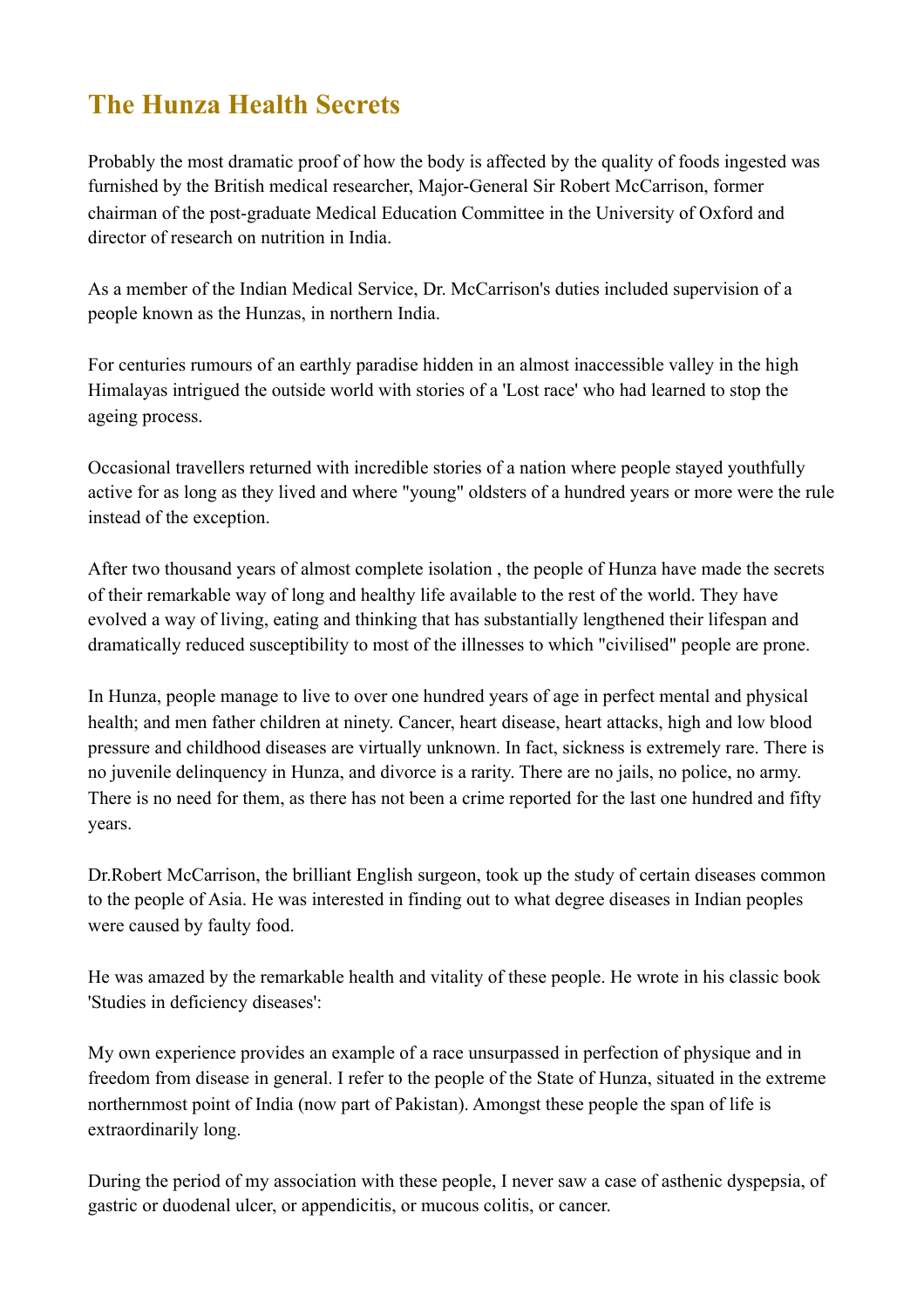Dr.McCarrison puzzled over why the Hunzas should have enjoyed health so superior to that of their dyspeptic neighbours. He found that the Pathans, who live in the region of the Khyber Pass, were great hillsmen and adept at primitive agriculture. They are comparatively well and were by no means a lazy people. The Sikhs also fit into this category. In an article written by him in 1925, Dr.McCarrison wrote that the Sikhs, the Pathans and other Himalayan tribes "are of fine physical development and power of endurance, but by no means even compare with the Hunzakuts."

The question that now absorbed his mind was: "How is it that man can be such a magnificent creature as the Hunzakut? And he proceeded to view the ills of both civilised and primitive man.

The only difference he could find was in their diet. The Hunzas practised a Spartan form of agriculture, returning all organic matter to the soil. Their food consisted chiefly of raw fruits and vegetables, sprouted pulses, whole grains, nuts milk products from goats, and occasionally a small portion of meat, usually during holidays and weddings. Since chickens have a natural urge to peck at seeds, and since seeds are more valuable than money in Hunza, until recently no chickens were allowed in the state.

The Hunzas grow apples, pears, peaches,apricots, black and red cherries, mulberries; and the stones of the fresh apricot are cracked open and kernels also eaten. They eat their vegetables mostly raw. They grow spinach lettuce, carrots, peas, turnips,squash, young leaves and various herbs, and they sprout pluses and eat them. Whole grains: wheat, barley, buckwheat, and small grains. Of cereal foods they eat wheat and a great deal of millet. By stone grinding the whole grain remains in the flour and as a result is very nourishing. Nuts: the Persian Walnut, almonds, pecans, hazelnut, apricot kernel. These are an excellent source of high grade proteins and fats. Very little fat of any kind is consumed by the people through ghee, butter apricot oil and negligible quantities of animal fats. Apricot kernel oil is the most important source of fat. Milk products: fresh milk, unboiled, unpasteurised and buttermilk, clarified butter(ghee) cottage cheese, yoghurt and sour milk. Meat does not form an important part of the Hunzan way of life. Most foods are consumed raw. Complete absence of foreign additives. Nothing whatsoever is added to either the soil or the food of the people or the animals. No sprays or spray materials of any kind are used on their crops, and no unnatural chemical fertilisers are used on their lands. All fruits and vegetables that are dried for storing have been exposed to the sun and air. No foreign substances are added or treatments used.

All children in Hunza are breast fed. A boy child is breast fed for three years and girl child for two years. There is no specific prenatal care, and the good health of the mother is passed on to the infant...and the breast feeding gets the child off to an extremely good start. It is interesting to note that in Hunza no one eats before going to bed at night. None of the people, including children, eat between meals. There are practically no cases of overweight among the people of Hunza. Hunzans are light eaters. Their diet is comparatively meagre. They use less fat of any kind than most people found throughout the world. They have very little animal fat and no fish. And yet there are no more energetic people found in the world and they are continually active.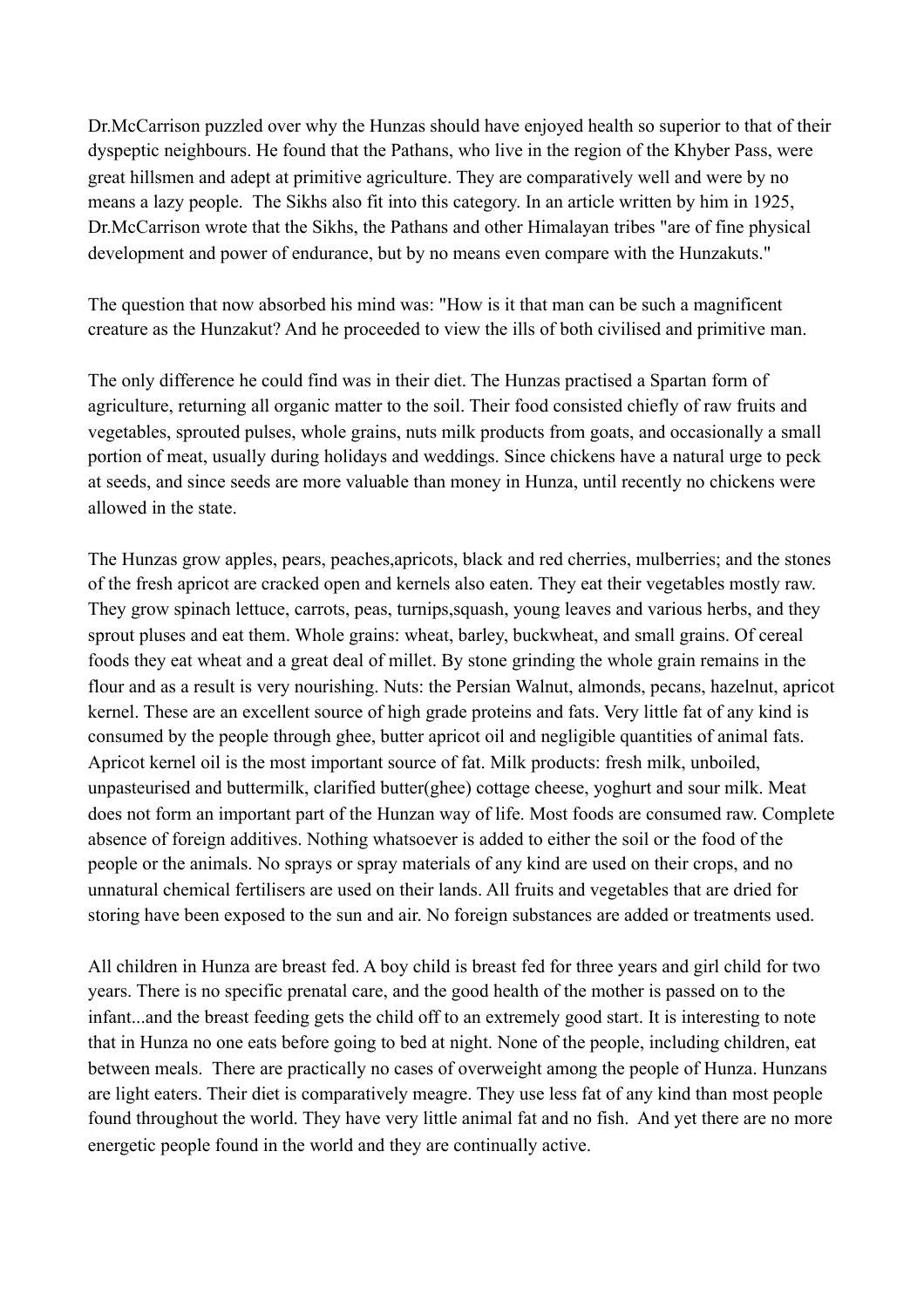We are taught that the diet should consist of proteins, carbohydrates, fats, minerals, vitamins, water and oxygen. However, it is doubtful that the Hunzakuts are aware of these facts.

The scriptures say "Disease never comes without a cause. The way is prepared, and disease invited, by disregard of the laws of health and of nature.

"A large part of our nutritional problems grow out of our refusal to eat natural foods. Our preference for the manufactured articles-those that have been demineralised, devitaminised, denatured, standardised, pasteurised, homogenised, cooked, canned, frozen, and in other ways rendered less valuable as foods-creates dietary problems that are not adequately solved by the present reliance upon supplements and substitutes. We go to great lengths to spoil our foods and then complain about the climate. We live on a diet of white flour products, degerminated and demineralised corn meal, denatured cereal, white sugar, pasteurised milk, embalmed flesh foods, canned fruits and vegetables, candies, cakes, pies etc., and expect to render such diets adequate by"supplementing" them with fish oils, brewer's yeast, wheat germ, black strap molasses, honey, yoghurt, powdered skimmed milk, cider vinegar, etc."-Dr.Herbert M.Shelton.

"The strange absence of principle which characterises this generation, and which is shown in their disregard of the laws of life and health, is astonishing. Ignorance prevails upon this subject, while light is shining all around them."-Counsels on diet and foods.

Dr.McCarrison noted that the neighbouring villages to the State of Hunza were addicted to white man's foods. To test his theory that foods made the difference, Dr.McCarrison began his historic feeding experiments in 1927.

For the first phase of his experiments, Dr.McCarrison chose healthy albino rats, then placed them in good conditions with fresh air, sunlight, comfort and cleanliness. He chose their diet from foods eaten regularly by the Hunzakuts: chapattis made of wholemeal flour, lightly smeared with fresh butter; sprouted pulse; fresh raw carrots; raw cabbage; unboiled milk; a small ration of meat with bones once a week, and an abundance of water.

In this experiment almost 1200 rats were watched from birth to the twenty-seventh month, an age in the rat which corresponds to that of about fifty years in a man. At this stage some of the the Hunzadiet-fed rats were killed and carefully examined. Dr.McCarrison's report was remarkable:

"During the past two and a quarter years there has been no case of illness in this "universe" of albino rats, no death from natural causes in the adult stock, and, but for a few accidental deaths, no infantile mortality. Both clinically and at post-mortem, examination of this stock has been shown to be remarkably free from disease. I have failed to find either clinical or microscopical evidence of any hidden disease.

His experiments did not, however, stop here. Next he took diseased rats and placed them too, on the Hunzakut diet. They all became well. The results startled even Dr.McCarrison. Then he took batches of rats and placed them in clean, comfortable surroundings and fed them the food of the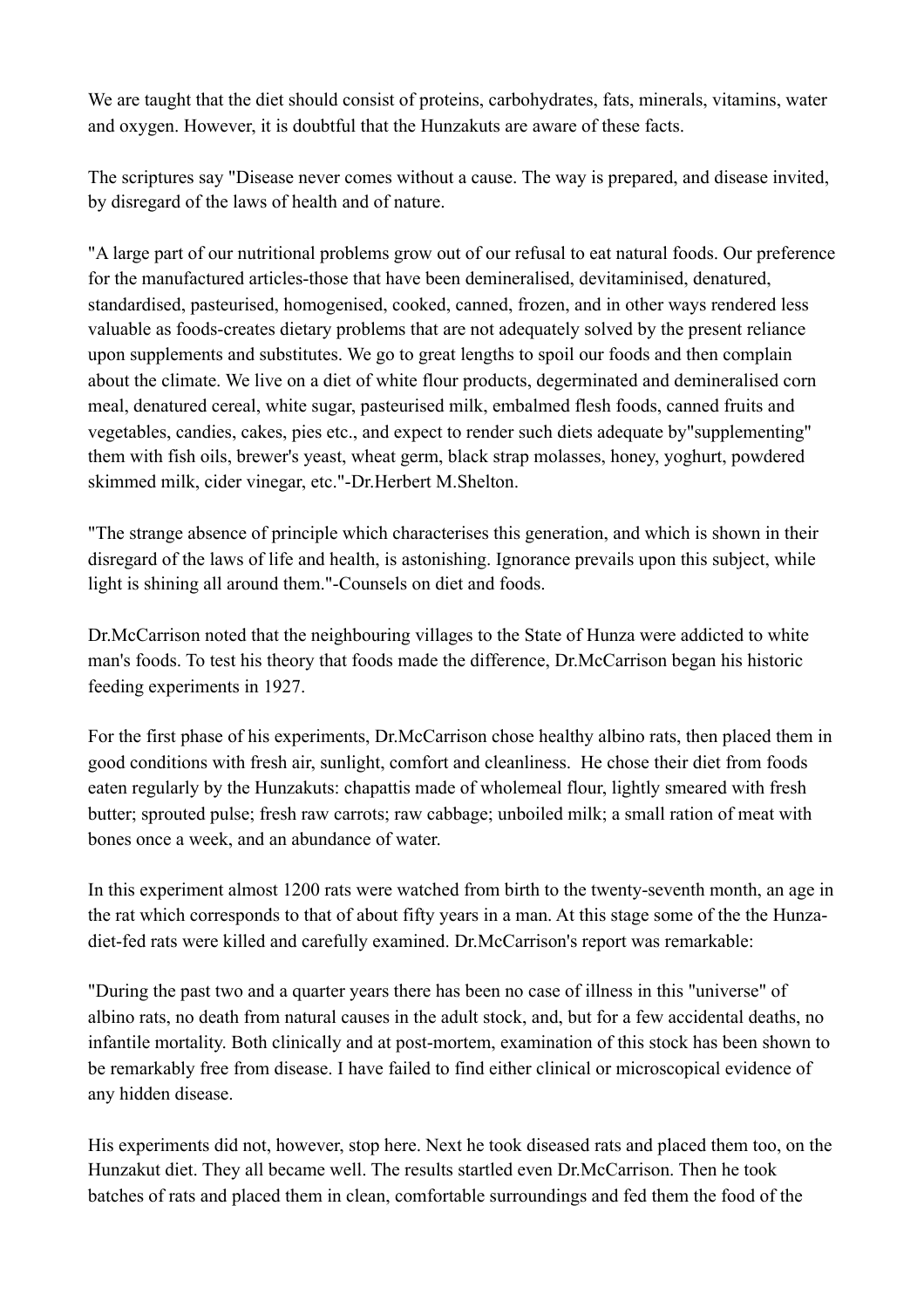people of India. The rats living on the various Indian diets, which consisted of rice, pulses,cooked vegetables and condiments were soon plagued with diseases and miseries of many kinds. In every case the average health standard of the people whose diet was fed to the rats was mirrored in the health of the animals, including the percentage of specific diseases, and even mental condition and temper. The rats that ate the diet of the Hunzas had the same astonishing health, vitality and gentle tempers; the animals grew rapidly, were never ill, had healthy offspring, and autopsy revealed virtually nothing wrong with their organs.

During the course of his experiments on some 2243 rats fed on faulty Indian diets, he found and listed diseases of every organ of the body.

Among the ailments they suffered were diseases of the respiratory system, adenoids, pneumonia, bronchitis, pleurisy, pyothorax and infections of the nose; infections of the ear; infections of the eye; dilated stomach, growths, ulcer and cancer of the stomach, inflammation of the small and large gut; constipation and diarrhoea; diseases of the urinary passage, such as Bright's disease, stones, abscesses, inflammation of the bladder; inflammation of the womb and ovaries, death of the foetus, premature birth, haemorrhage; diseases of the testicles; inflammation of the skin, loss of hair, ulcers, abscesses, gangrene of the feet; anaemia of the blood; enlarged lymphatic glands, cystic and suppurating glands; goitre and diseases of the special glands; wasting, enlargement of, and inflammation of the muscle, and inflammation of the outer lining of the heart; inflammation and degeneration of the nervous tissues, diseased teeth and bones; dropsy; scurvy; feeble growth, feeble appetite, weakness, lassitude, and ill temper.

Dr.McCarrison wrote, "All these conditions of ill health had a common causation: faulty nutrition with or without infection. I found that when, growing rats of healthy stock were fed on diets similar to those of people whose physique was good, the physique and health of the rats were good; when they were fed on diets similar to those of people whose physique was bad, the physique and the health of the rats were bad; and when they were fed on diets similar to those of people whose physique were middling, the physique and health of the rats were middling."

In later experiments, Dr.McCarrison gave a set of rats the diet of the poorer classes of England; white bread, margarine,sweetened tea,boiled vegetables, tinned meats and inexpensive jams and jellies. On this diet, not only did the rats developed all kinds of diseased conditions, but they became nervous wrecks:" They were nervous and apt to bite their attendants; they lived unhappily together, and by the sixtieth day of the experiment they began to kill and eat the weaker ones amongst them."

As early as 1921 Dr.McCarrison wrote his book 'Studies in deficiency diseases' which he said provided experimental evidence that "appeared to me to warrant the conclusion that food of improper constitution" was responsible for a large proportion of ill health in Great Britain.

"The eating practices of most people are matters of habit and custom, rather than of intelligent planning. Our people are influenced more in their eating by advertising than they are by any knowledge of foods. They eat what has been made to taste good, rather than what is truly good.